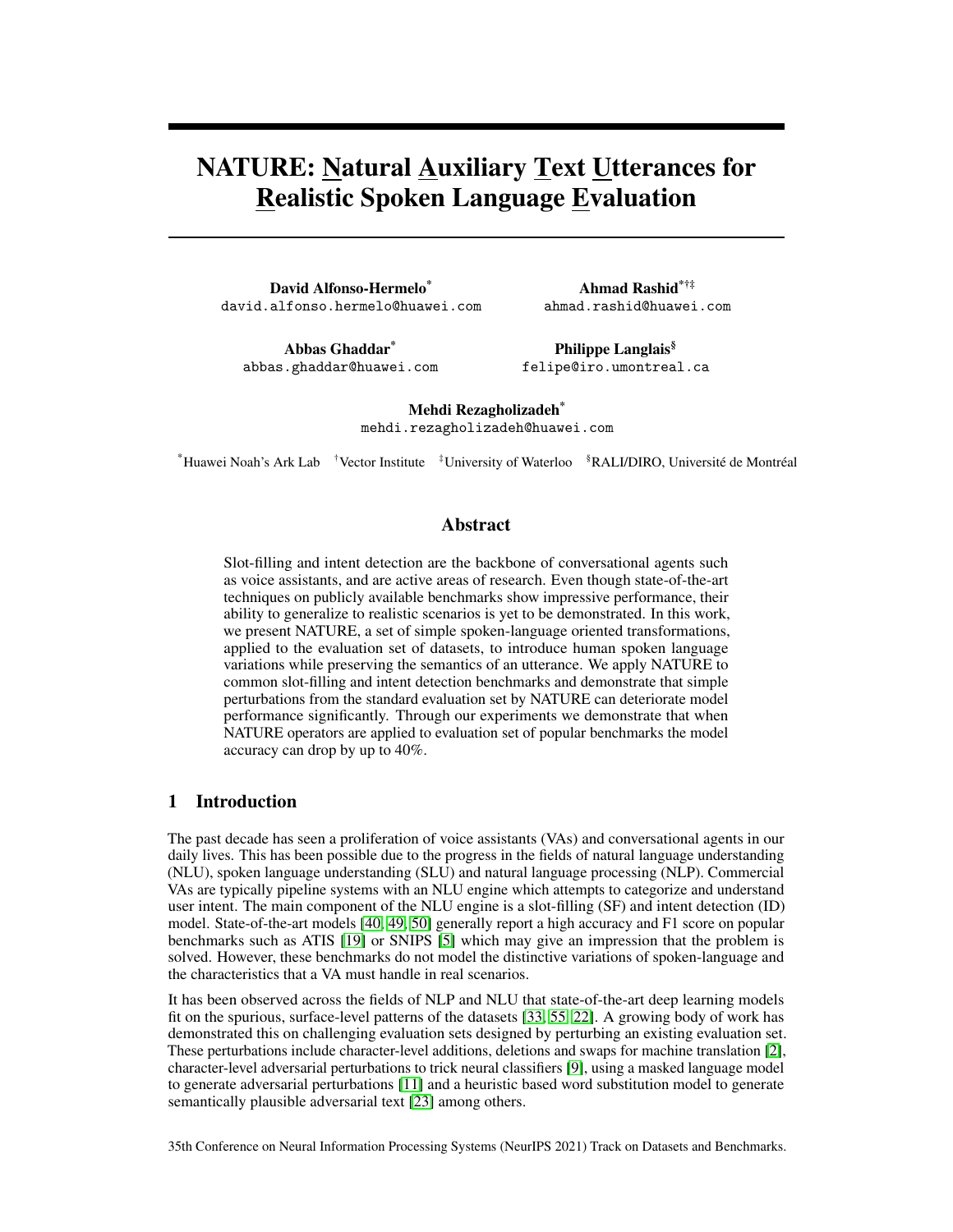<span id="page-1-1"></span>

| <b>Utterance</b>                                                                                      |     | <b>Task: Model Prediction Errors</b>                                                                    |
|-------------------------------------------------------------------------------------------------------|-----|---------------------------------------------------------------------------------------------------------|
| play party anthems<br>$\rightarrow$ ploy party anthems                                                | ID: | Play_Music<br>$\rightarrow$ Search_Creative_Work                                                        |
| play some sixties music<br>$\rightarrow$ plays some sixties music                                     | SF: | [sixties]: year<br>$\rightarrow$ [sixties]: year; [plays]: album                                        |
| listen to dragon ball: music collection<br>$\rightarrow$ like listen to dragon ball: music collection |     | Search_Creative_Work<br>$\rightarrow$ Play_Music                                                        |
|                                                                                                       | SF: | [dragon ball: music collection]:object_name<br>$\rightarrow$ [dragon ball]: artist; [collection]: album |

Table 1: Examples of NATURE-perturbed utterances with badly predicted slots and/or intent. The perturbed utterance is preceded by  $a \rightarrow$ .

Making a large, diverse, spoken-language oriented, multilingual benchmark would be ideal. However this is a labor-intensive, time-consuming, and expensive commitment. As a trade-off between less costly annotation and more realistic data, we propose a framework that focuses on perturbing the existing evaluation set by applying simple, spoken-language oriented, realistic operators<sup>[1](#page-1-0)</sup> that modify the input sentence without perturbing the original meaning. In this paper, we introduce the NATURE (*Natural Alterations of Textual Utterances for Realistic Evaluation*) framework, a compilation of operators that preserve the original semantics while adding realistic spoken-language characteristics to the evaluation set. In addition to producing realistic data, the score analysis of the evaluation sets perturbed with a single operator helps pinpoint the superficial and heuristic dependencies of each model. To the best of our knowledge, no work has attempted to demonstrate that the benchmarks and models for the dual tasks of SF and ID rely on frequent heuristic patterns. Table [1](#page-1-1) shows examples of perturbed utterances where a state-of-the-art model [\[40\]](#page-11-0) correctly predicted the label for the original utterance but failed for the perturbed utterance.

# 2 Related Work

### 2.1 Realizing models use shortcuts

A growing number of studies identify a tendency in NLU models to leverage the superficial features and language artifacts instead of generalizing over the semantic content. A naive way to force generalization is to automatically add noise to the training set, however, as demonstrated by [\[2\]](#page-9-0), models trained on synthetic noise do not necessarily perform well on natural noise, requiring a more elaborate approach. Given our incapacity to control the features these models learn, each task requires an in-depth analysis and a data or model modification that guides it to the correct answer. For the political claims detection task [\[38\]](#page-11-3) and [\[7\]](#page-10-5) unveil a strong bias towards the claims made by frequent actors that require masking the actor and its pronouns during training to improve the performance. Other works have focused on the artifact and heuristic over-fitting for the natural language inference (NLI) task [\[17,](#page-10-6) [39,](#page-11-4) [53,](#page-12-3) [33,](#page-11-1) [37\]](#page-11-5) or for the question-answering (QA) task [\[21\]](#page-10-7). The work of [\[12\]](#page-10-8) focuses on the artifacts in named entity recognition task and [\[1\]](#page-9-1) shows that substituting Named Entities (NEs) influences the robustness of BERT-based models for different tasks (NLI, co-reference resolution and grammar error correction).

### 2.2 Alternative evaluation

Some researchers have proposed evaluation sets with naturally occurring adverse sentences for different tasks such as HANS for natural language inference (MNLI) [\[33\]](#page-11-1) or PAWS [\[55\]](#page-12-2) and PAWS-X [\[51\]](#page-12-4) for paraphrase identification. Another strategy involves a systematic perturbation of the evaluation set [\[29\]](#page-11-6). This has gained popularity in recent years with a growing interest in more challenging and adversarial evaluation frameworks. However, a more challenging evaluation set has

<span id="page-1-0"></span> ${}^{1}$ By realistic, we mean that modified utterances remain semantically similar to the original intention in a real-life scenario.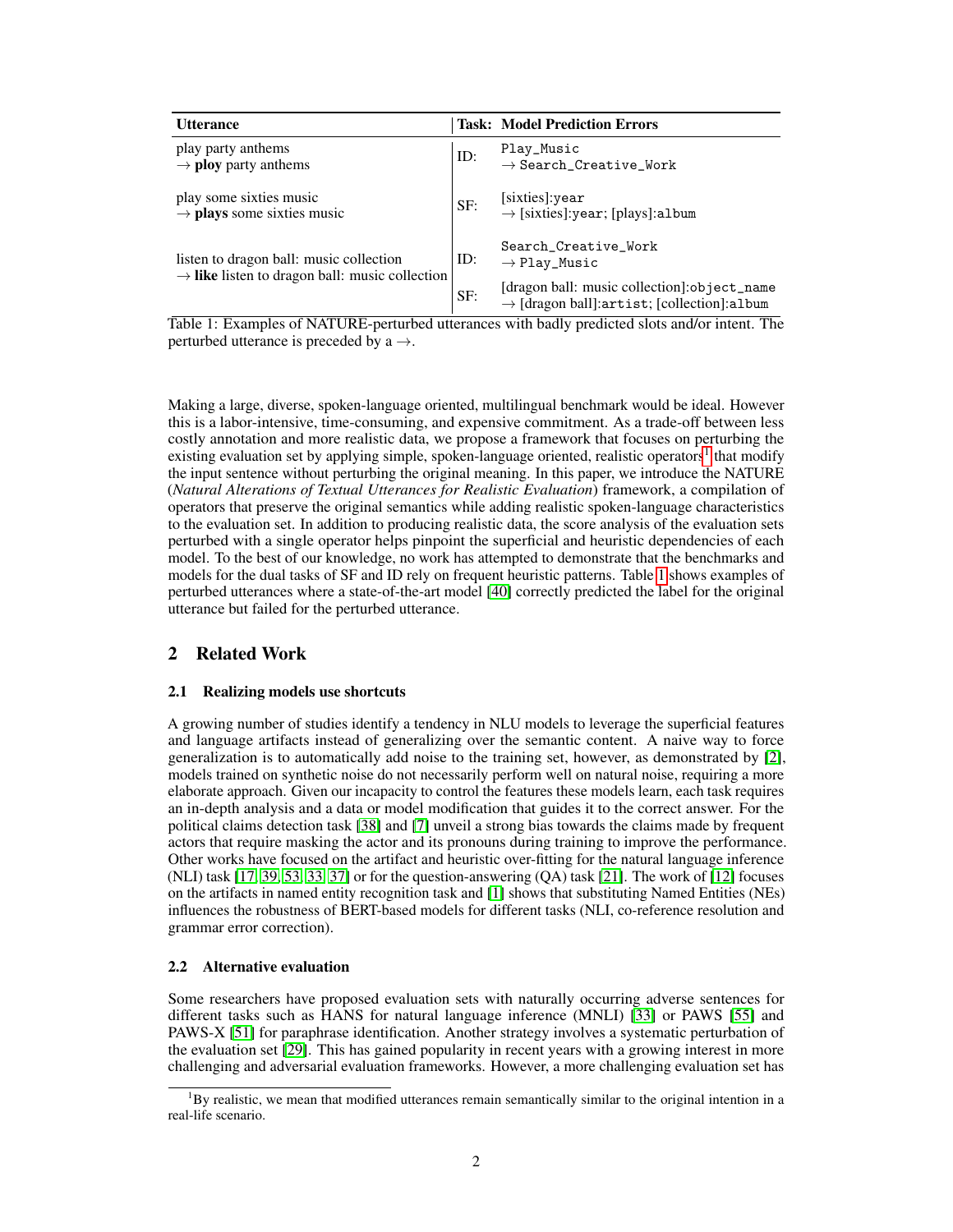to ensure high quality annotation, which is why many papers have suggested a human-in-the-loop approach [\[24,](#page-11-7) [10,](#page-10-9) [25\]](#page-11-8). But these approaches are costly, specially due to the number and quality of annotators necessary to produce a high-quality output. Generalization is more easily achieved when the training data is large and diverse. A model can be effective, yet, if it is only fed with small and/or similar data, it will have difficulties to achieve robustness. Some researchers [\[32,](#page-11-9) [54,](#page-12-5) [6,](#page-10-10) [35,](#page-11-10) [36\]](#page-11-11) use data augmentation strategies to improve the training data and help boost a model's performance.

Other researchers follow a different path and suggest evaluating by perturbing the evaluation set using multiple task-agnostic rule-based transformations. These slightly alter the form of the data while affecting very little the semantic content. In this category, we can cite the works of [\[44\]](#page-12-6) (Checklist tool) and [\[14\]](#page-10-11) (RobustnessGym).

### 2.3 Spoken-Language perturbation methods

There have been a few works that have done research on spoken-language oriented perturbation methods. Some seek to simulate automatic speech recognition (ASR) errors [\[48,](#page-12-7) [46,](#page-12-8) [28,](#page-11-12) [16\]](#page-10-12). Whether using mappings of common ASR errors or based on the acoustic word embedding approach [\[3\]](#page-9-2), these strategies cannot work for SF and ID because we may loose the token-by-token semantic labeling that is required for SF.

Other works have devised methods that change the sentence form while keeping track of the semantic labeling [\[52,](#page-12-9) [27\]](#page-11-13); although they are not presented as spoken-language oriented. Such approaches, whether they emulate non-native speaker errors or produce counterfactual versions of the original utterances, use value-substitution techniques that require high-quality label-token dictionaries for each new dataset.

In NATURE, we aim to produce spoken-language oriented perturbations [\[3,](#page-9-2) [48,](#page-12-7) [46,](#page-12-8) [28,](#page-11-12) [16\]](#page-10-12), such that the utterances remain semantically similar [\[44,](#page-12-6) [14\]](#page-10-11). without using costly label-token dictionaries [\[34,](#page-11-14) [30,](#page-11-15) [29\]](#page-11-6) and human-in-the-loop techniques [\[24,](#page-11-7) [10,](#page-10-9) [25\]](#page-11-8).

### <span id="page-2-0"></span>3 Methodology

We divide the NATURE operators into three categories - fillers, synonyms and *speako* (or similar sounding). Since these operators are intended to introduce human speech inspired small perturbations in SF and ID evaluation, it is desirable for a trained model to maintain its performance under NATURE perturbations. Table [2](#page-3-0) gives a few examples of these operators.

### 3.1 Fillers

Fillers are ubiquitous in everyday spoken language and often appear in transcribed human-to-human dialog corpora (such as the Switchboard corpus [\[13\]](#page-10-13), composed of approximately 1.6% fillers [\[45\]](#page-12-10)).

Fillers serve as hesitation markers (e.g.: *Bring me the, like, Greek yogurt. I've heard it's really, you know, savoury.*) or as introduction/closure of a turn of speech (e.g., *Now, bring me the Greek yogurt please and thank you. Actually, I've heard it's really savoury, right?*).

Because they are semantically poor (lacking essential meaning) and therefore do not change the overall meaning of an utterance, fillers are intentionally cleaned off in SF and ID benchmarks. Although we could design a pre-processing step to remove fillers from a VA system it is more interesting to study the impact of fillers and to test the capacity of models, specially those pre-trained on language modeling, to generalize over utterances with fillers.

We propose 4 different filler operators:

- Beginning-of-sentence (BOS): a small introductory filler phrase at the beginning of the utterance, such as: *so*, *like*, *actually*, *okay so*, *so okay*, *so basically*, *now* or *well*.
- End-of-sentence (EOS): a small conclusive filler phrase at the end of the utterance, such as: *if you please*, *please and thank you*, *if you can*, *right now*, *right away*, *would you mind ?*
- Pre-verb: a filler word or sequence of words appearing before the utterance's verb or verbal phrase, such as: *like*, *basically* or *actually*.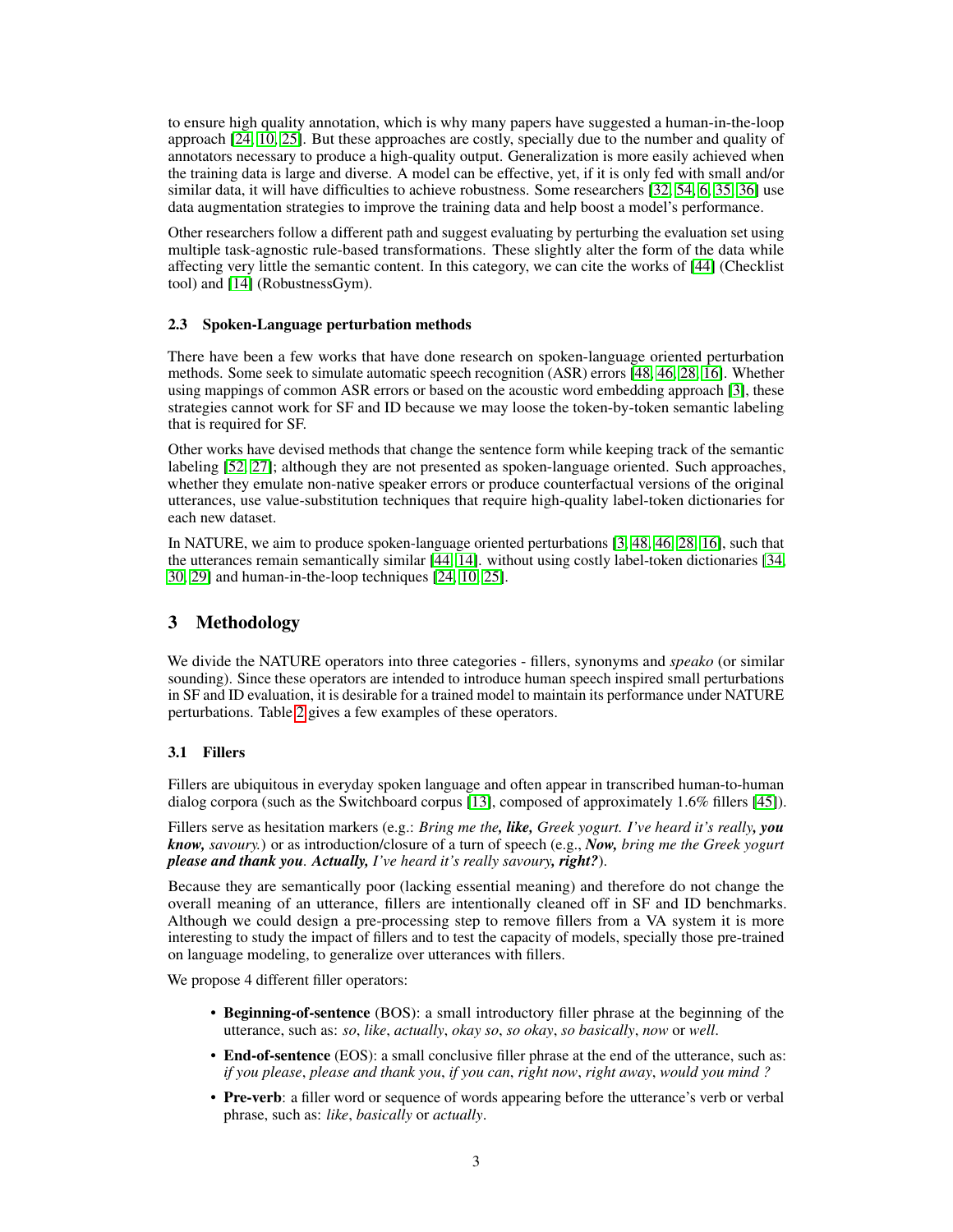<span id="page-3-0"></span>

| evaluation set                     | Example sentence                                                                       |
|------------------------------------|----------------------------------------------------------------------------------------|
| Original                           | add tune to sxsw fresh playlist                                                        |
| <b>BOS Filler</b><br>Pre-V. Filler | <b>okay</b> so add tune to sxsw fresh playlist<br>like add tune to sxsw fresh playlist |
| Post-V. Filler                     | add tune <b>actually</b> to sxsw fresh playlist                                        |
| <b>EOS Filler</b>                  | add tune to sxsw fresh playlist if you can                                             |
| Synonym V.                         | play tune to sxsw fresh playlist                                                       |
| Synonym Adj.                       | add tune to sxsw cool playlist                                                         |
| Synonym Adv.                       | add <b>prior</b> to sxsw fresh playlist                                                |
| Synonym Any                        | mix tune to sxsw fresh playlist                                                        |
| Synonym StopW                      | add tune the sxsw fresh playlist                                                       |
| Speako                             | add tua to sxsw fresh playlist                                                         |

Table 2: Processed variants of original utterances from the SNIPS corpus. The tokens labeled as *music\_item* appear with a dotted underline and the tokens labeled as *playlist* show a dashed underline. In SNIPS, the *sxsw* token is part of a playlist name and an abbreviation of *South by Southwest*.

• Post-verb: a filler word or sequence of words appearing after the utterance's verb or verbal phrase, such as: *basically*, *actually*, *like* or *you know*.

BOS and EOS operators simply add a filler at the very beginning or the end of the utterance, respectively. The pre-verb and post-verb operators require us to find the part-of-speech (POS) tag of the utterance tokens<sup>[2](#page-3-1)</sup>. Then, the filler is put at the correct place. We add a fail-safe rule to ensure that a filler is added if no verb is found where expected. To that end, we use the overly-recurrent filler, *like*, and the first appearing NE as a pivot instead of the first appearing verb e.g., *let's check like avengers)*.

### 3.2 Synonyms

A synonym is a word that can be interchanged with another word in the context, without changing the meaning of the whole. To replicate this semantic operation, we select the POS corresponding to the NATURE operator (verb, adjective, adverb, etc.). Then, we select a word of that type in the input utterance and make a list of corresponding potential synonym candidates (with the same POS tag) to replace it. Next, we use a pre-trained BERT-base model with a language modeling head to produce corresponding probabilities of synonym candidates. We use this BERT-based model instead of a human populated dictionary (such as Wiktionary) since not all dictionary entries show synonyms.

To summarize, we first randomly choose a POS tag and find a target token which has this tag in our utterance. Then we replace the target with a special [MASK] token. We feed this utterance into BERT and obtain a list of candidates with their probabilities.

In case a sentence contains no token with the target POS, we use the more common *noun* POS. We observe an example in the *synonym adv.* row in Table [2.](#page-3-0)

As we can see in Table [3,](#page-4-0) not all BERT candidates are suitable synonyms of the target token. We remove candidates that do not have the same POS of the target token. For a better performance, we place each candidate in the sentence before getting its POS. We have 5 different synonym operators based on different target POS: verb, adjective, adverb, any (at random between verb, adjective, adverb or noun), stop-words (grammatical and most common words).

### 3.3 Speako

Some words sound similar to others but have a different meaning altogether (e.g., *decent* and *descent*, *this* and *these*). This operator is based on the idea that anyone can make an error, but an efficient and robust model should be able to recover a minor mistake using the context. Thus, we introduce speakos (slip of the tongue, speech-to-text misinterpretation). These slips of the tongue appear commonly in

<span id="page-3-1"></span><sup>&</sup>lt;sup>2</sup>We use the NLTK library to find the POS of the tokens.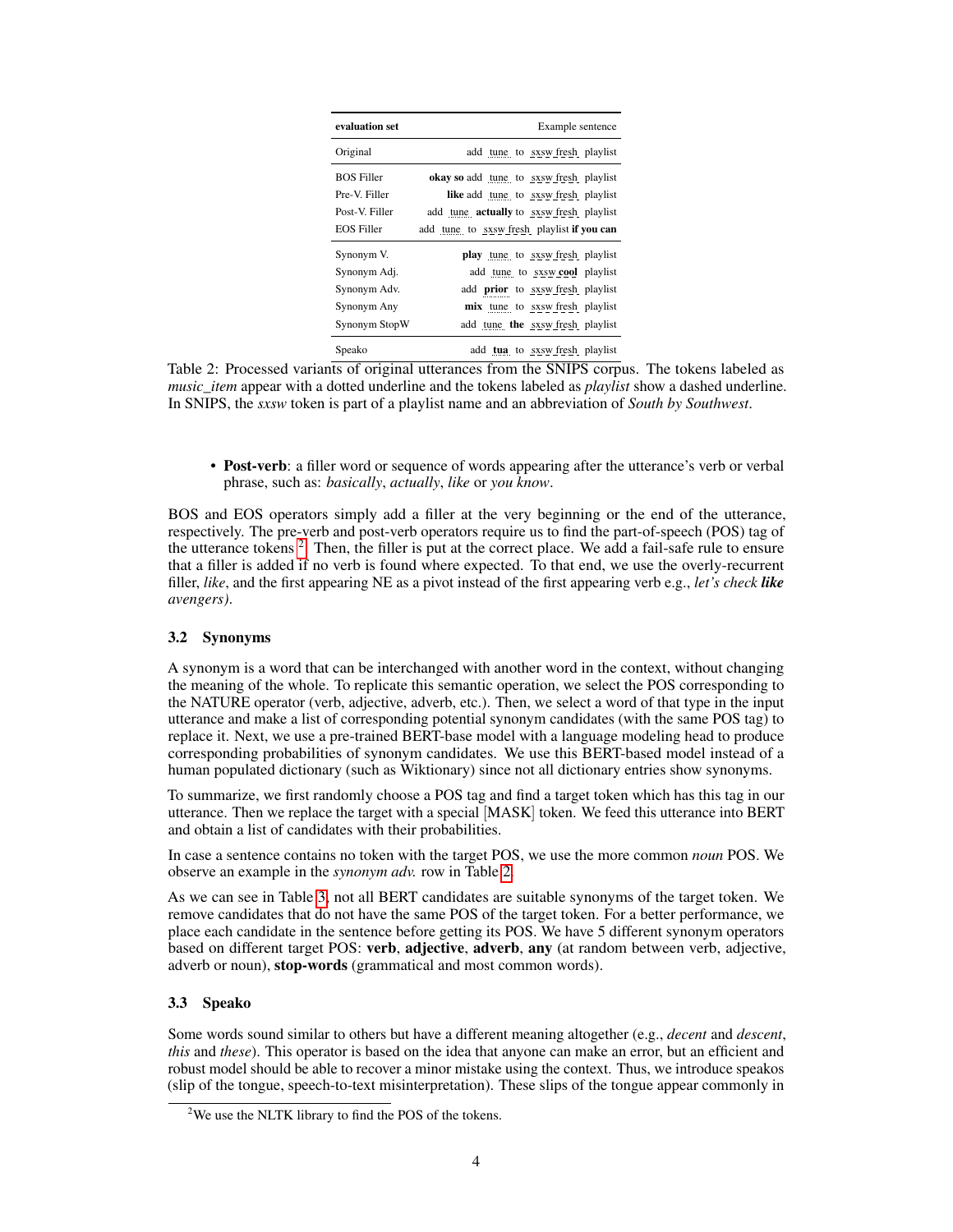<span id="page-4-2"></span>

<span id="page-4-0"></span>Figure 1: Overview of how each operator alters the original sentence, according to its type (filler, synonymy, speako).

| <b>Token in context</b>                   | <b>Wiktionary synonyms</b> | <b>BERT</b> candidates                                        |
|-------------------------------------------|----------------------------|---------------------------------------------------------------|
| let me buy it                             | purchase,                  | get, buy, present, make,                                      |
| verb                                      | $accept,$ [ $$ ]           | purchase, offer, give, sell, []                               |
| is it large?                              | giant, big.                | unusual, big, dangerous,                                      |
| adj                                       | huge, $[]$                 | large, powerful, []                                           |
| <i>i</i> said it quickly                  | rapidly,                   | fast, well, strong, high,                                     |
| adv                                       | fast                       | good, deep, large, slow, []                                   |
| give me freedom                           | liberty,                   | rights, property, freedom,                                    |
| noun                                      | license, []                | status, goods, liberty, []                                    |
| i found<br><b>ball</b><br>the<br>stopword | 1e                         | the, second, also, third,<br>their, still, a, our, $2nd$ , [] |

Table 3: Target words (underlined) of various POS and their synonyms taken from the crowd-sourced dictionary Wiktionary and candidates obtained using a pre-trained BERT language model.

oral human-to-human communication. According to some studies [\[20,](#page-10-14) [47\]](#page-12-11) they represent between 48 and 67.4% of all oral errors, depending on the type of speaker. Although we do not find similar studies for user-machine communication, we know this phenomenon is not exclusive to human-to human communication and we expect them to appear in a similar amount.

To implement the speako operator, we use a prepared dictionary of tokens appearing 1000+ times in the whole English Wikipedia<sup>[3](#page-4-1)</sup>. We convert each entry of the dictionary into its representation in International Phonetic Alphabet (IPA). We randomly select one token from the sentence, and also convert it to IPA. We then calculate the similarity between it and the dictionary's entries (using Levenshtein distance) and replace it with the closest candidate. For instance, the sentence *let me watch* (/wat[/) *a comedy video* could be transformed into *let me which* (/wit[/) *a comedy video*).

Figure [1](#page-4-2) shows how we alter the original utterance by the filler, synonymy and speako operators.

<span id="page-4-1"></span><sup>&</sup>lt;sup>3</sup>We empirically observed that removing all tokens that had a co-occurrence lower than 1000 eliminated most of the nonsensical strings and extreme misspellings and conserved most functional words.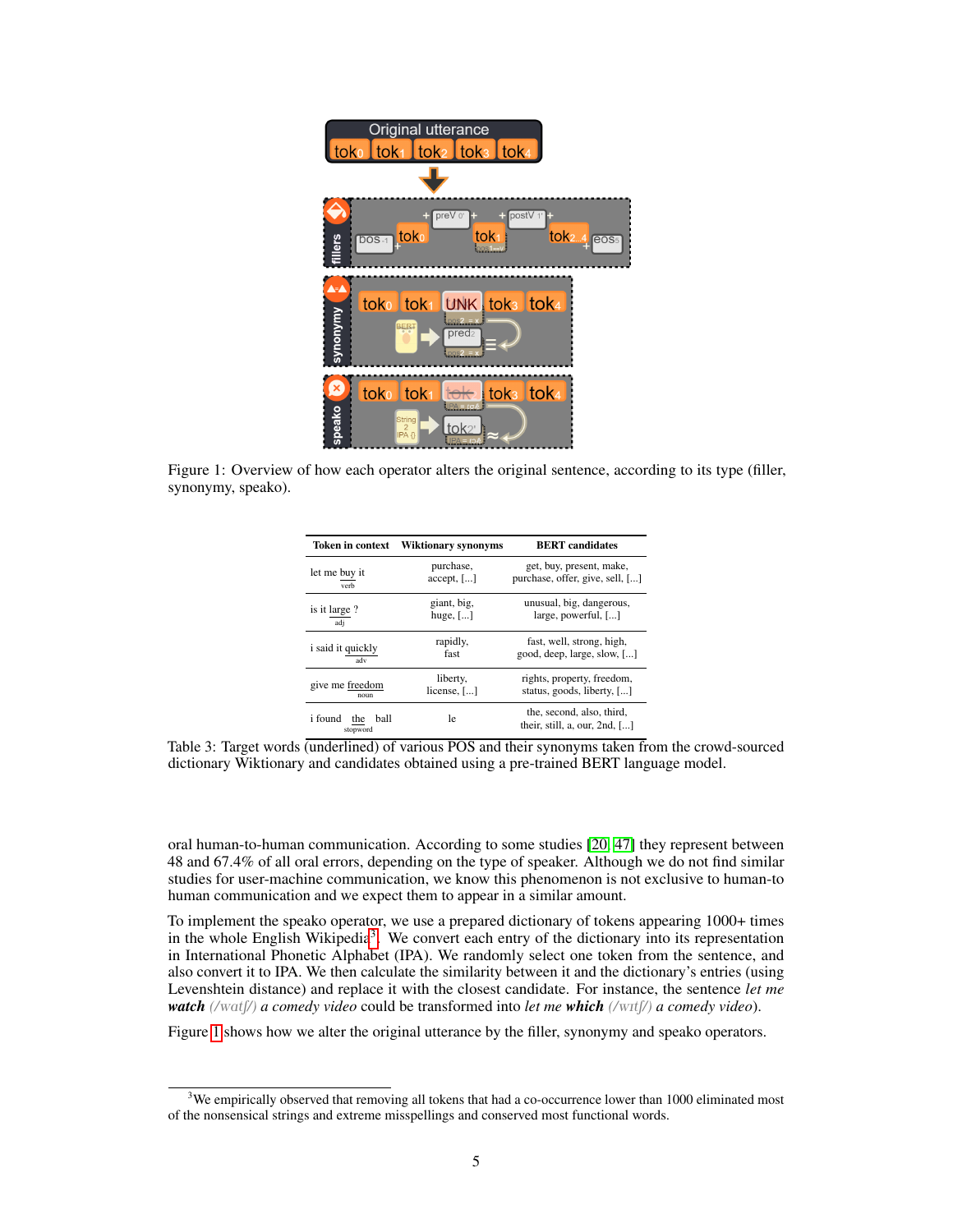# 4 Experimental Setup

#### 4.1 Data

In our work, we use 3 popular open-source benchmarks  $4$  which are summarized in Table [4:](#page-5-1)

- Airline Travel Information System (ATIS)  $<sup>5</sup>$  $<sup>5</sup>$  $<sup>5</sup>$  [\[19\]](#page-10-0) introduced an NLU benchmark for the SF and</sup> ID tasks with 18 different intent labels, 127 slot labels and a vocabulary of 939 tokens. It contains annotated utterances corresponding to flight reservations, spoken dialogues and requests.
- SNIPS <sup>[6](#page-5-3)</sup> [\[5\]](#page-10-1) proposed the SNIPS voice platform, from which a dataset of queries for the SF and ID tasks with 7 intent labels, 72 slot labels and a vocabulary of 12k tokens were extracted.
- NLU-ED  $<sup>7</sup>$  $<sup>7</sup>$  $<sup>7</sup>$  is a dataset of 25K human annotated utterances using the Amazon Mechanical Turk</sup> service [\[31\]](#page-11-16). This NLU benchmark for the SF and ID tasks is comprised of 69 intent labels, 108 slot labels and a vocabulary of 7.9k tokens.

<span id="page-5-1"></span>Following the common practice in the field [\[18,](#page-10-15) [15,](#page-10-16) [40,](#page-11-0) [43,](#page-12-12) [26\]](#page-11-17)), we report the performance of SF using the F1 score. Moreover, we propose an end-to-end accuracy (E2E) metric (sometimes referred in the literature as the sentence-level semantic accuracy [\[40\]](#page-11-0)). This metric counts true positives when all the predicted labels (intent+slots) match the ground truth labels. This allows us to combine the SF and ID performance in a single more strict metric.

| <b>Benchmark</b> |       | Train   | Valid.  | Eval.   |
|------------------|-------|---------|---------|---------|
| <b>ATIS</b>      | Sent  | 4478    | 500     | 893     |
|                  | Words | 50497   | 5 703   | 9 1 6 4 |
|                  | Voc   | 867     | 463     | 448     |
| <b>SNIPS</b>     | Sent  | 13 0 84 | 700     | 700     |
|                  | Words | 117 700 | 6384    | 6 3 5 4 |
|                  | Voc   | 11418   | 1.571   | 1 624   |
| NLU-ED           | Sent  | 20 628  | 2.544   | 2.544   |
|                  | Words | 145 950 | 18 167  | 17 347  |
|                  | Voc   | 7 0 1 0 | 2 1 8 2 | 2072    |

Table 4: Dataset size information of ATIS, SNIPS and NLU-ED benchmarks.

Any dialog-based dataset extracted from real user situations has the potential of containing private and security sensitive information. This is the main cause for the relatively low amount of datasets for SF and ID. The benchmarks we mention are well known and cautiously cleaned (as presented in Section [3\)](#page-2-0). NATURE operators purposely avoid using any type of resource that would contain personal information. To the best of our knowledge, our work is not detrimental to people's safety, privacy, security, rights or to the environment in any way.

### 4.2 Models

We use two different state-of-the-art models:

- Stack-Prop+BERT [\[40\]](#page-11-0) uses BERT as a token-level encoder that feeds into two different BiLSTMs, one per each task. The output of the SF BiLSTM is added to the ID BiLSTM input in order to produce a token-level intent prediction which is further averaged into a sentence-level prediction.
- Bi-RNN [\[49\]](#page-12-0) uses two correlated BiLSTMs that cross-impact each other by accessing the other's hidden states and come to a joint prediction for SF and ID.

<span id="page-5-0"></span><sup>&</sup>lt;sup>4</sup>We do not consider datasets for other VA related tasks such as multi-intent detection (e.g., MixATIS and MixSNIPS [\[41\]](#page-12-13)) or multi-turn dialog (e.g., SGD dataset [\[42\]](#page-12-14)).

<span id="page-5-2"></span><sup>&</sup>lt;sup>5</sup>CGNU General Public License, version 2

<span id="page-5-3"></span><sup>6</sup>Creative Commons Zero v1.0 Universal License

<span id="page-5-4"></span><sup>7</sup>Creative Commons Attribution 4.0 International License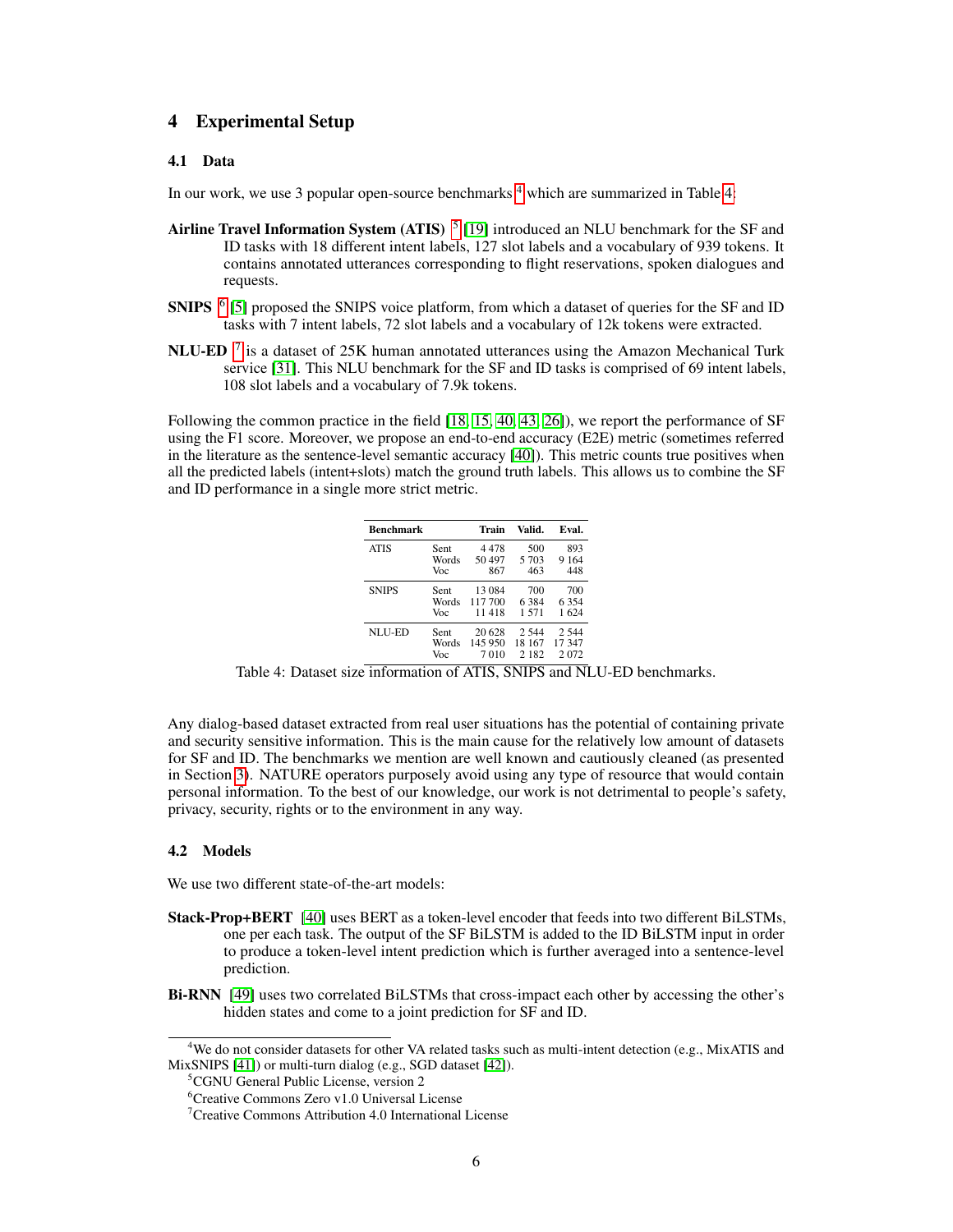The pre-trained version of these models were not available<sup>[8](#page-6-0)</sup>. For ATIS and SNIPS, we trained the models using the same hyperparameters proposed in the documentation by  $[40]^\text{9}$  $[40]^\text{9}$  $[40]^\text{9}$  $[40]^\text{9}$  and  $[49]^\text{10}$  $[49]^\text{10}$  $[49]^\text{10}$  $[49]^\text{10}$ , respectively. For NLU-ED, we use the hyperparameters from SNIPS, as their size is comparable. The trained models obtained comparable results to their published counterpart (see in Appendix Section A). To train the models, we used 1 NVIDIA Tesla V100. It took between 3 and 71 hours to train the Stack-Prop+BERT model [\[40\]](#page-11-0) (depending on the size of the benchmark), and between 68 and 130 hours to train the Bi-RNN model [\[49\]](#page-12-0).

### 4.3 Modified NATURE Evaluation Sets

Since the original evaluation sets only cover a limited set of patterns, we transform them by applying the NATURE patterns to obtain evaluation sets of the same size as the original ones. As previously illustrated, NATURE operators offer simple ways of perturbing utterances. In order to avoid rendering utterances unrecognizable from their original version, we only apply one operator at a time and only once in the sentence (e.g. we add 1 filler or synonymize 1 token or transform 1 token into its speako version). We design 2 NATURE experimental evaluation sets: *Random* and *Hard*. In the Random setting, for each utterance, we apply one operator at random and we repeat the random operator selection 10 times and calculate the mean score.

For the Hard setting, we use the popular BERT fine-tuning model  $[8]$ <sup>[11](#page-6-3)</sup> to filter-in the most challenging operators. For each evaluation utterance, we select the operator with the lowest confidence score (probability of the true class). In Table [5](#page-6-4) we show the operator composition (by percentage) of the Hard evaluation sets for each dataset.

<span id="page-6-4"></span>The Random evaluation set is meant to show how a random small change in the sentence can influence evaluation while the Hard evaluation set is meant to assess the lower-bound performance of how much the model depends on similar pattern sentences to obtain the correct prediction.

| Operator          | ATIS |      | <b>SNIPS NLU-ED</b> |
|-------------------|------|------|---------------------|
| <b>BOS Filler</b> | 0.8  | 0.1  | 2.5                 |
| Pre-V. Filler     | 6.0  | 3.7  | 16.0                |
| Post-V. Filler    | 1.9  | 8.6  | 5.1                 |
| <b>EOS Filler</b> | 9.0  | 52.3 | 8.3                 |
| Syn. V.           | 25.6 | 5.4  | 16.3                |
| Syn. Adj.         | 29.2 | 15.0 | 23.4                |
| Syn. Adv.         | 11.8 | 5.6  | 10.2                |
| Syn. Any          | 5.3  | 1.1  | 4.8                 |
| Syn. StopW        | 3.2  | 2.7  | 6.4                 |
| Speako            | 7.2  | 5.4  | 6.9                 |

Table 5: Composition (by percentage) of JointBERT-selected operators for the Hard experimental evaluation set.

### 5 Results and Discussion

#### 5.1 Qualitative Evaluation

Our assumption is that the operator-generated utterances share the same meaning and labeling as the original sentence. In order to measure this, we conducted a small but representative multiple-choice survey. We select 120 operator-perturbed utterances from the ATIS, SNIPS and NLU-ED benchmarks. We selected at random 40 utterances from each benchmark, making sure they were also evenly distributed between operators (12 utterances per operator). In addition to these, we cherry-picked 12 original utterances of high-quality that served as control. As we can see in the Survey Table in the

<span id="page-6-0"></span><sup>8</sup> <https://github.com/LeePleased/StackPropagation-SLU> and [https://github.com/](https://github.com/ray075hl/Bi-Model-Intent-And-Slot) [ray075hl/Bi-Model-Intent-And-Slot](https://github.com/ray075hl/Bi-Model-Intent-And-Slot)

<span id="page-6-1"></span><sup>9</sup> 300 epochs, 0.001 learning rate, 0.4 dropout rate, 256 encoder hidden dimensions, 1024 attention hidden dimensions, 128 attention output dimensions, 256 word embedding dimensions for ATIS and 32 for SNIPS.

<span id="page-6-2"></span> $^{10}$ 500 epochs, max sentence length of 120, 0.001 learning rate, 0.2 dropout rate, 300 word embedding size, 200 LSTM hidden size

<span id="page-6-3"></span><sup>&</sup>lt;sup>11</sup>More specifically, JointBERT [\[4\]](#page-9-3) implemented at <https://github.com/monologg/JointBERT>.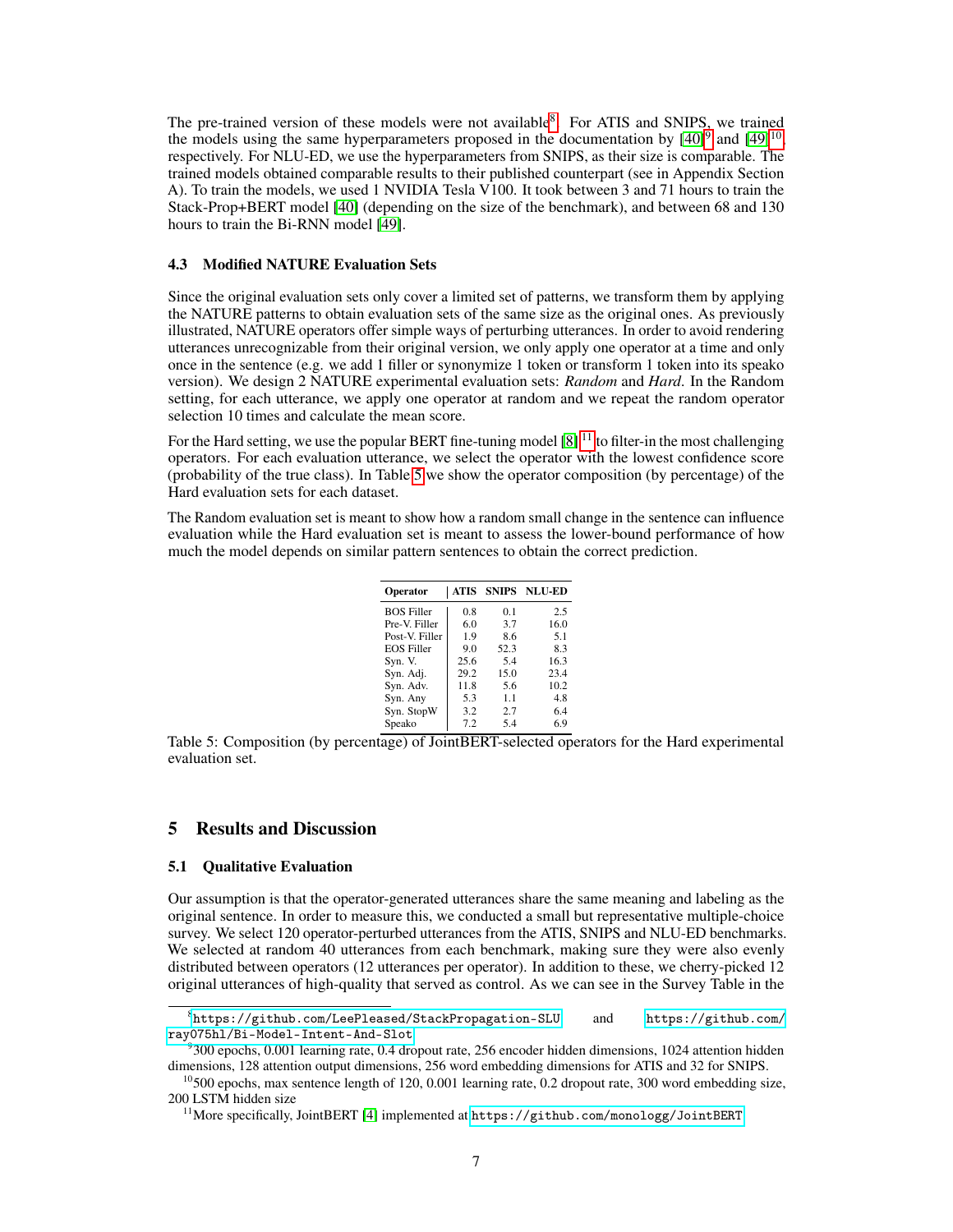Appendix Section C, the control scores stayed high and therefore, there was no reason to invalidate any participant's annotations.

14 participants (NLP and ML researchers, with no links to this work) volunteered to participate in this unpaid survey and consented verbally to the use of their data within the scope of this research. To avoid a decrease in annotation quality (due to fatigue), we split the participants in 2 groups of 7 members and divided the utterances in two sets (each with 60 operator-perturbed + 12 control utterances). We estimated the survey time to be 30-60 minutes, which was not far from the actual time (27-53 minutes).

<span id="page-7-0"></span>For each utterance, we asked the participants to evaluate the intent and slot labels as *reasonable* or *unreasonable*.

|                             | Group 1 |              | Group 2<br>Experiment Control Experiment Control |              |  |  |
|-----------------------------|---------|--------------|--------------------------------------------------|--------------|--|--|
| Slot $ 94.5$<br>Intent 89.0 |         | 94.0<br>97.6 | $\begin{array}{ c} 93.8 \\ 85.9 \end{array}$     | 97.0<br>97.5 |  |  |

Table 6: Survey results and statistics per group. All scores appear as percentages and indicate how the samples were perceived. A lower score indicates that more tokens and utterances have an *unreasonable* label.

In Table [6](#page-7-0) we observe a sizable decrease on the experiment side for Intent, which can be partially explained by the disposition of some operators to perturb word types (such as verbs) that are highly associated with the intent classification. We also observe that the Slot labeling results are high and very close to the control scores. This indicates that (contrary to many DA strategies) the NATURE operators maintain a close-to-ground-truth slot labeling.

#### 5.2 Quantitative Evaluation

Table [7](#page-8-0) shows the performances of the Stack-Prop+BERT and Bi-RNN models trained on the original train data of ATIS, SNIPS and NLU-ED benchmarks. Models are evaluated on the Original, Random and Hard evaluation sets. We also show the scores on 10 evaluation sets, each perturbed with a single NATURE operator, where one operator is applied once to each utterance of the evaluation set. In Table [7,](#page-8-0) for each benchmark, we report the F1 and accuracy on the SF and ID tasks respectively, and the E2E metric. Furthermore, we report the unweighted average (Avg. column) of the aforementioned scores on the three benchmarks. The perturbed evaluation set results are sorted in descending order according to the averaged E2E metric. We notice that Stack-Prop+BERT outperforms Bi-RNN not only on original, but also on all evaluation set variants. More precisely, we observe a gap of 6.3%, 8.7% and 5.9% on the *Avg.* E2E metric on the Orig, Random and Hard evaluation sets.

First, we observe a noticeable lowering in the scores on Random, and quite a radical change on Hard. We consider the possibility that the Hard evaluation set incorporates more noise than the Random evaluation sets, and this could be the cause of this low score. However, depending on the benchmark, the sharpest operators are not always the ones expected to be most disruptive. Yet, the decrease in score is extreme across all benchmarks and for both models.

As mentioned earlier, fillers contribute little to the semantics of an utterance and should not be disruptive for the model. The speako operator is more disruptive semantically, specially for the cases where the original token cannot be deduced from the context and the perturbed token. We expect the synonym operators to be the most disruptive of the three since we modify the semantic value of a whole word at a time. In Table [7](#page-8-0) we observe that the model handles most filler operators reasonably well, however, we are surprised to see the scores drop considerably for the EOS. As shown on Table [7,](#page-8-0) the EOS operator drops the E2E accuracy of both models by about 40% on average across all benchmarks. This suggests some syntax-level pattern dependence where the models use the position of the tokens to achieve the correct predictions. The synonym operators, specially the adverb and adjective, greatly deteriorate the performances. This decrease in score shines a light on the importance of the token-level pattern, signaling that the models are using certain adjectives and adverbs to make their predictions. Since, in the benchmarks, adjectives and adverbs are much less diverse than the nouns and verbs, we infer that the models are using these words as prediction clues.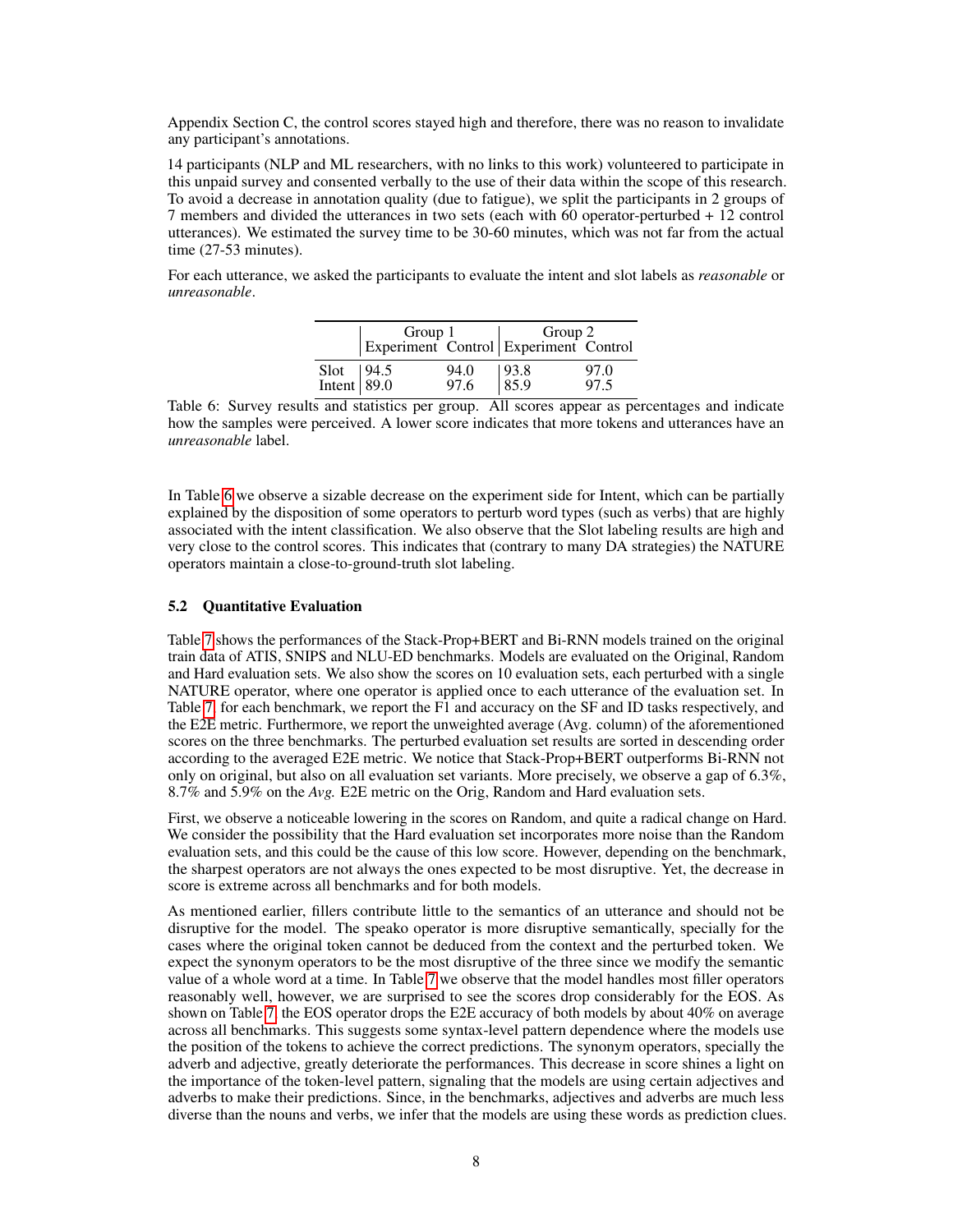<span id="page-8-0"></span>

|                       |      | <b>ATIS</b> |       |      | <b>SNIPS</b>  |       |      | <b>NLU-ED</b> |                 | Avg. |            |       |
|-----------------------|------|-------------|-------|------|---------------|-------|------|---------------|-----------------|------|------------|-------|
| <b>Evaluation Set</b> | Slot | Intent E2E  |       | Slot | Intent E2E    |       | Slot | Intent E2E    |                 | Slot | Intent E2E |       |
|                       | (F1) | (Acc)       | (Acc) | (F1) | (Acc)         | (Acc) | (F1) |               | $(Acc)$ $(Acc)$ | (F1) | (Acc)      | (Acc) |
| Stack-Prop+BERT       |      |             |       |      |               |       |      |               |                 |      |            |       |
| Orig                  | 95.7 | 96.5        | 86.2  | 95.0 | 98.3          | 87.9  | 74.0 | 85.1          | 67.8            | 88.2 | 93.3       | 80.6  |
| Rand                  | 91.3 | 95.0        | 66.5  | 83.4 | 96.1          | 53.8  | 67.4 | 76.1          | 56.8            | 80.7 | 89.1       | 59.0  |
| Hard                  | 82.3 | 90.7        | 34.9  | 70.6 | 95.3          | 12.9  | 55.5 | 62.7          | 38.9            | 69.5 | 82.9       | 28.9  |
| Pre-V. Filler         | 95.6 | 96.5        | 85.6  | 92.2 | 98.3          | 79.3  | 71.0 | 83.6          | 65.7            | 86.3 | 92.8       | 76.9  |
| Syn. StopW            | 93.0 | 94.8        | 76.5  | 89.7 | 96.7          | 74.3  | 70.2 | 78.9          | 60.2            | 84.3 | 90.1       | 70.3  |
| <b>BOS Filler</b>     | 95.6 | 96.2        | 85.8  | 86.5 | 97.1          | 54.9  | 72.5 | 80.8          | 63.9            | 84.9 | 91.4       | 68.2  |
| Post-V. Filler        | 94.0 | 96.5        | 80.3  | 84.8 | 98.0          | 57.1  | 68.0 | 84.1          | 63.6            | 82.3 | 92.9       | 67.0  |
| Syn. V.               | 90.1 | 95.3        | 63.6  | 88.4 | 95.1          | 66.7  | 68.5 | 74.2          | 56.5            | 82.3 | 88.2       | 62.3  |
| Speako                | 92.9 | 92.7        | 72.5  | 77.9 | 94.6          | 45.3  | 69.5 | 74.2          | 57.6            | 80.1 | 87.2       | 58.5  |
| Syn. Any              | 90.3 | 90.5        | 54.4  | 86.9 | 94.4          | 61.6  | 67.8 | 71.0          | 53.5            | 81.7 | 85.3       | 56.5  |
| Syn. Adj.             | 84.7 | 92.7        | 42.4  | 78.2 | 95.4          | 44.4  | 60.2 | 69.7          | 47.2            | 74.4 | 85.9       | 44.7  |
| Syn. Adv.             | 88.2 | 89.1        | 43.9  | 77.6 | 94.3          | 41.9  | 61.6 | 65.6          | 45.4            | 75.8 | 83.0       | 43.7  |
| <b>EOS Filler</b>     | 88.9 | 96.3        | 54.1  | 72.1 | 97.7          | 13.1  | 63.9 | 78.0          | 53.6            | 75.0 | 90.7       | 40.3  |
|                       |      |             |       |      | <b>Bi-RNN</b> |       |      |               |                 |      |            |       |
| Orig                  | 94.9 | 97.6        | 84.7  | 89.4 | 97.1          | 76.6  | 66.4 | 80.9          | 61.7            | 83.6 | 91.9       | 74.3  |
| Rand                  | 89.9 | 94.3        | 61.8  | 75.6 | 94.1          | 39.0  | 60.6 | 70.8          | 50.1            | 75.4 | 86.4       | 50.3  |
| Hard                  | 79.9 | 92.0        | 27.6  | 62.4 | 92.9          | 7.0   | 49.6 | 58.8          | 34.4            | 64.0 | 81.2       | 23.0  |
| Pre-V. Filler         | 94.7 | 97.3        | 82.2  | 84.6 | 96.4          | 60.0  | 63.3 | 80.1          | 59.3            | 80.9 | 91.3       | 67.2  |
| Syn. StopW            | 90.6 | 94.7        | 72.7  | 80.5 | 95.4          | 56.4  | 62.3 | 73.2          | 52.7            | 77.8 | 87.8       | 60.6  |
| <b>BOS Filler</b>     | 80.7 | 96.7        | 82.6  | 80.9 | 96.7          | 38.4  | 65.8 | 78.8          | 59.6            | 75.8 | 90.7       | 60.2  |
| Post-V. Filler        | 93.8 | 96.9        | 80.3  | 77.9 | 96.6          | 37.4  | 62.6 | 79.3          | 56.6            | 78.1 | 90.9       | 58.1  |
| Syn. V.               | 87.6 | 95.9        | 56.6  | 79.5 | 92.1          | 50.6  | 61.3 | 70.5          | 50.7            | 76.1 | 86.2       | 52.6  |
| Speako                | 91.8 | 90.3        | 68.1  | 70.1 | 90.1          | 33.6  | 61.5 | 69.8          | 51.0            | 74.5 | 83.4       | 50.9  |
| Syn. Any              | 89.2 | 90.4        | 52.6  | 77.8 | 91.4          | 40.6  | 62.0 | 67.3          | 49.1            | 76.3 | 83.0       | 47.4  |
| Syn. Adj.             | 81.7 | 94.2        | 34.4  | 71.7 | 93.9          | 34.9  | 54.3 | 65.5          | 42.1            | 69.2 | 84.5       | 37.1  |
| Syn. Adv.             | 87.2 | 85.1        | 38.4  | 69.9 | 92.1          | 29.0  | 54.7 | 61.4          | 40.3            | 70.6 | 79.5       | 35.9  |
| <b>EOS Filler</b>     | 88.9 | 96.8        | 52.2  | 64.1 | 94.1          | 5.9   | 56.4 | 65.8          | 42.0            | 69.8 | 85.6       | 33.4  |

Table 7: SF, ID and E2E performances of BERT and RNN based models trained on ATIS, SNIPS, and NLU-ED and evaluated on their original and NATURE-perturbed evaluation sets. We show results on *per-operator* as well as on Random and Hard evaluation sets. Furthermore, we report the unweighted average score on the 3 benchmark we considered. The lowest scores in each column appear underlined.

<span id="page-8-1"></span>

| <b>Evaluation Set</b>                                                             | <b>ATIS</b>                  |                              | <b>SNIPS</b>                 |                              |                              | <b>NLU-ED</b>                |                              |                              | Avg.                                                         |                              |                              |
|-----------------------------------------------------------------------------------|------------------------------|------------------------------|------------------------------|------------------------------|------------------------------|------------------------------|------------------------------|------------------------------|--------------------------------------------------------------|------------------------------|------------------------------|
|                                                                                   | Slot                         | Intent                       | E <sub>2</sub> E             | Slot                         | Intent E <sub>2</sub> E      |                              | Slot.                        | Intent E2E                   | Slot                                                         | Intent E2E                   |                              |
|                                                                                   | (F1)                         | (Acc)                        | (Acc)                        | (F1)                         |                              | $(Acc)$ $(Acc)$              | (F1)                         | $(Acc)$ $(Acc)$              | (F1)                                                         | (Acc)                        | (Acc)                        |
|                                                                                   |                              |                              |                              |                              | Stack-Prop+BERT              |                              |                              |                              |                                                              |                              |                              |
| Orig                                                                              | 95.7                         | 96.5                         | 86.2                         | 95.0                         | 98.3                         | 87.9                         | 74.0                         | 85.1                         | 67.8<br>   88.2                                              | 93.3                         | 80.6                         |
| Checklist Contract.<br><b>Checklist NER</b><br>Checklist Typo<br>Checklist Punct. | 95.6<br>94.7<br>85.1<br>85.2 | 96.6<br>96.5<br>92.2<br>96.6 | 85.8<br>84.6<br>51.0<br>42.8 | 94.6<br>92.9<br>78.3<br>71.7 | 98.2<br>98.2<br>95.4<br>97.7 | 86.8<br>83.0<br>51.7<br>20.4 | 73.8<br>73.7<br>57.1<br>55.4 | 84.6<br>85.1<br>70.8<br>26.3 | 67.4<br>88.0<br>67.6<br>87.1<br>73.5<br>46.9<br>16.7<br>70.8 | 93.1<br>93.3<br>86.1<br>73.5 | 80.0<br>78.4<br>49.9<br>26.6 |
|                                                                                   |                              |                              |                              |                              | <b>Bi-RNN</b>                |                              |                              |                              |                                                              |                              |                              |
| Orig                                                                              | 94.9                         | 97.6                         | 84.7                         | 89.4                         | 97.1                         | 76.6                         | 66.4                         | 80.9                         | 83.6 91.9<br>61.7                                            |                              | 74.3                         |
| Checklist Contract.<br><b>Checklist NER</b><br>Checklist Typo<br>Checklist Punct. | 94.8<br>93.8<br>81.6<br>87.4 | 97.5<br>97.5<br>92.1<br>96.7 | 84.3<br>83.0<br>43.2<br>40.7 | 88.9<br>89.5<br>70.1<br>71.0 | 96.5<br>96.7<br>92.7<br>96.2 | 75.8<br>78.2<br>37.8<br>20.7 | 67.0<br>67.6<br>49.5<br>50.0 | 81.1<br>81.7<br>66.4<br>41.4 | 61.0<br>83.6<br>61.5<br>83.6<br>67.1<br>41.6<br>22.4<br>69.5 | 91.7<br>92.0<br>83.7<br>78.1 | 73.7<br>74.2<br>40.9<br>27.9 |

Table 8: SF, ID and E2E performances of BERT and RNN based models trained on ATIS, SNIPS, and NLU-ED and evaluated on their original and CHECKLIST-perturbed evaluation sets. The lowest scores in each column appear underlined.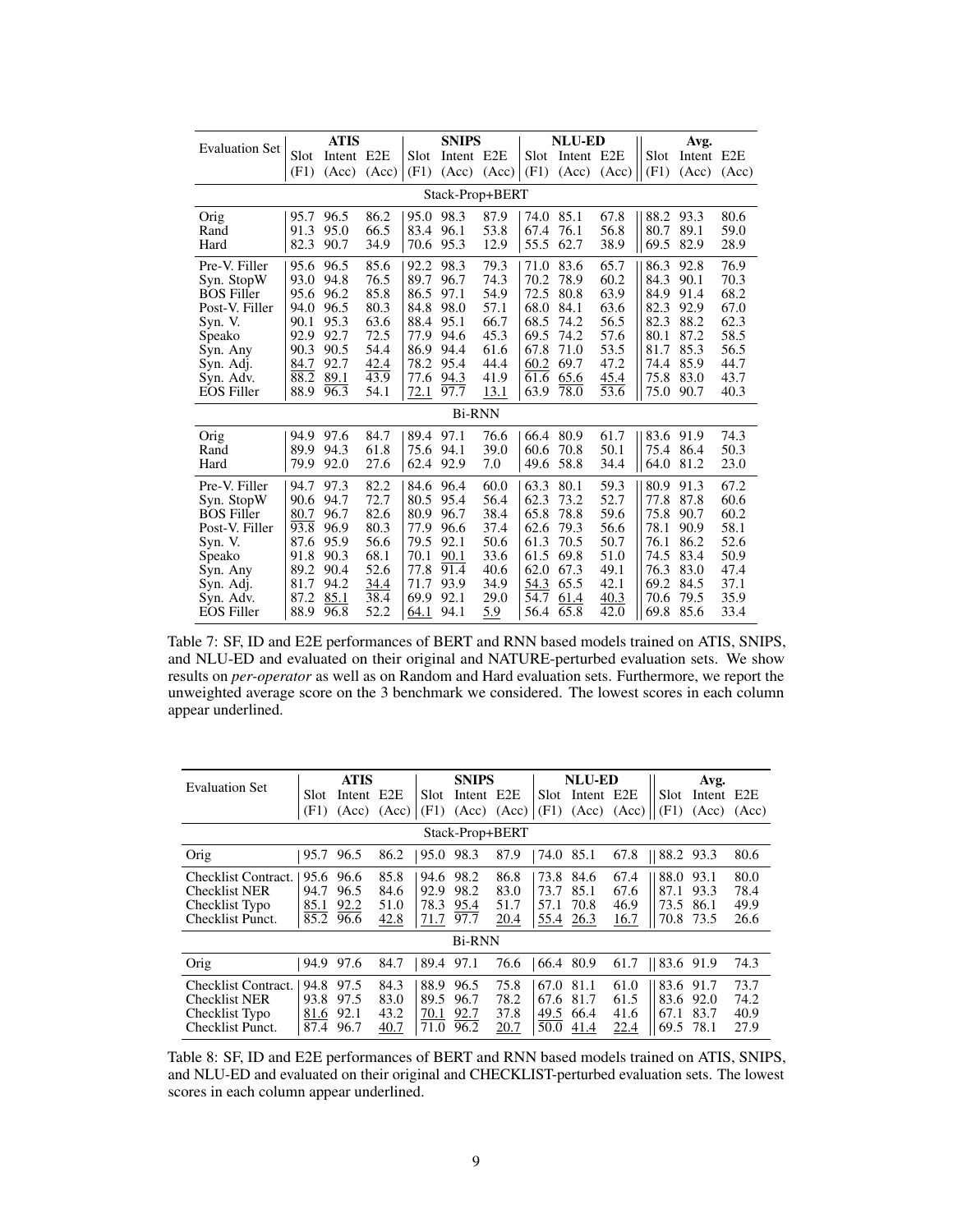The speako operator scores suggest a good capacity of the models to overcome these variants and generalize using the remaining context.

Interestingly, we notice that the drop of performances is highly strong on the E2E metric. For instance, using the Stack-Prop+BERT model on the ATIS evaluation set, perturbed with the EOS filler operator, we observe a 0.3% and 6.8% drop on SF and ID respectively but a 32.1% drop on E2E. We use the E2E metric since it is more representative of the whole frame accuracy of real world scenarios [\[15,](#page-10-16) [40\]](#page-11-0), where a VA can only execute the expected command if the intent and all slots are correctly predicted. A more concise illustration of Table [7](#page-8-0) 's results is shown on Figure 2 in the Appendix Section D.

We also apply a general perturbation method, the Checklist tool  $[44]^{12}$  $[44]^{12}$  $[44]^{12}$  $[44]^{12}$  to evaluate model performance on the three benchmarks. Although not designed for spoken language, some of the operators are useful to diagnose the problem of over-fitting to spurious patterns and correlations. We use 4 that are suitable for most sentences: the **punctuation** operator removes or adds a final punctuation according to its presence or absence in the text, the typo operator swaps random characters with one of its neighbours, the contraction operator replaces contracted words with their non-contracted version or vice-versa (e.g., *don't*  $\rightarrow$  *do not*, *cannot*  $\rightarrow$  *can't*), the **NER** operator detects and replaces first names, locations and numbers with other named entities of the same type. Table [8](#page-8-1) shows the results and we observe that the punctuation operator can reduce the E2E accuracy of both models by more than 45% on average across all benchmarks. This supports the results we observed on NATURE.

# 6 Conclusions

Neural Network models have a black-box architecture that makes it hard to discern when they correctly generalize over the input and when they resort to heuristic features that correlate to the expected output.

We present the NATURE operators, apply them to evaluation sets of standard SF and ID benchmarks and observe a significant drop of the state-of-the-art model scores. The different operators in our framework help discern what surface patterns the model is exploiting.

These results should hopefully encourage the development of better, more challenging benchmarks and the search for more robust models, capable of handling more realistic, fitting and spoken-language oriented utterances.

For future work, we wish to expand the NATURE operators to include speech impediments (such as lisp, stutter and dysarthria), extend the operators to be multi-lingual and work on multi-turn dialogue and multi-intent detection tasks.

# 7 Acknowledgments

We would like to thank the team at Mindspore<sup>[13](#page-9-5)</sup>, a new deep learning computing framework, for partial support on this work. Moreover, we want to thank Prasanna Parthasarathi for his valuable feedback and suggestions and the survey volunteers for their time and participation.

### References

- <span id="page-9-1"></span>[1] S. Balasubramanian, N. Jain, G. Jindal, A. Awasthi, and S. Sarawagi. What's in a name? are bert named entity representations just as good for any other name? arXiv preprint arXiv:2007.06897, 2020.
- <span id="page-9-0"></span>[2] Y. Belinkov and Y. Bisk. Synthetic and natural noise both break neural machine translation. arXiv preprint arXiv:1711.02173, 2017.
- <span id="page-9-2"></span>[3] S. Bengio and G. Heigold. Word embeddings for speech recognition. 2014.
- <span id="page-9-3"></span>[4] Q. Chen, Z. Zhuo, and W. Wang. Bert for joint intent classification and slot filling. arXiv preprint arXiv:1902.10909, 2019.

<span id="page-9-4"></span> $^{12}$ <https://github.com/marcotcr/checklist>

<span id="page-9-5"></span><sup>13</sup><https://www.mindspore.cn/>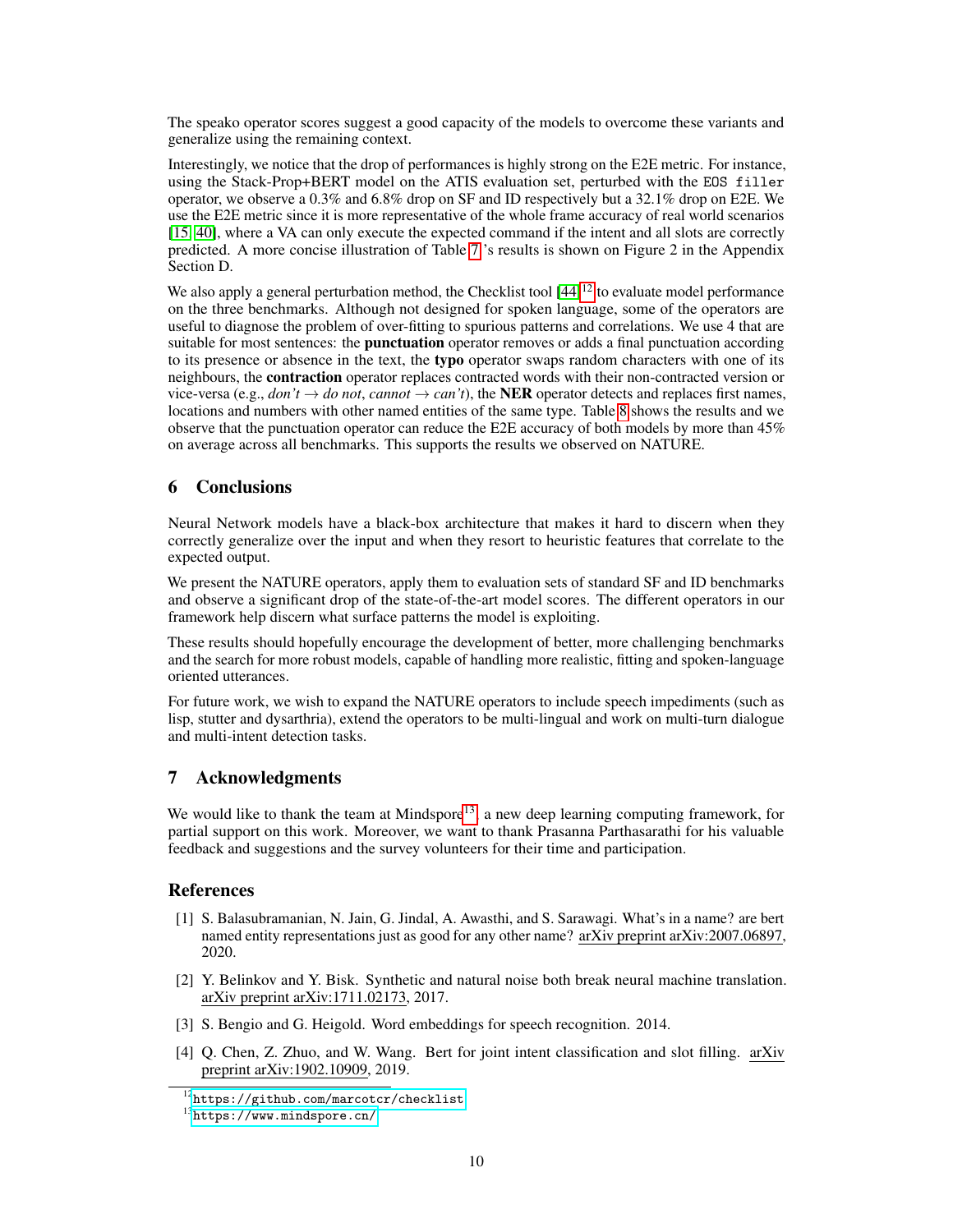- <span id="page-10-1"></span>[5] A. Coucke, A. Saade, A. Ball, T. Bluche, A. Caulier, D. Leroy, C. Doumouro, T. Gisselbrecht, F. Caltagirone, T. Lavril, et al. Snips voice platform: an embedded spoken language understanding system for private-by-design voice interfaces. arXiv preprint arXiv:1805.10190, 2018.
- <span id="page-10-10"></span>[6] X. Dai and H. Adel. An analysis of simple data augmentation for named entity recognition. In Proceedings of the 28th International Conference on Computational Linguistics, pages 3861–3867, 2020.
- <span id="page-10-5"></span>[7] E. Dayanik and S. Padó. Masking actor information leads to fairer political claims detection. In Proceedings of the 58th Annual Meeting of the Association for Computational Linguistics, pages 4385–4391, 2020.
- <span id="page-10-17"></span>[8] J. Devlin, M.-W. Chang, K. Lee, and K. Toutanova. Bert: Pre-training of deep bidirectional transformers for language understanding. arXiv preprint arXiv:1810.04805, 2018.
- <span id="page-10-3"></span>[9] J. Ebrahimi, A. Rao, D. Lowd, and D. Dou. Hotflip: White-box adversarial examples for text classification. arXiv preprint arXiv:1712.06751, 2017.
- <span id="page-10-9"></span>[10] M. Gardner, Y. Artzi, V. Basmova, J. Berant, B. Bogin, S. Chen, P. Dasigi, D. Dua, Y. Elazar, A. Gottumukkala, et al. Evaluating models' local decision boundaries via contrast sets. arXiv preprint arXiv:2004.02709, 2020.
- <span id="page-10-4"></span>[11] S. Garg and G. Ramakrishnan. Bae: Bert-based adversarial examples for text classification.
- <span id="page-10-8"></span>[12] A. Ghaddar, P. Langlais, A. Rashid, and M. Rezagholizadeh. Context-aware adversarial training for name regularity bias in named entity recognition. Transactions of the Association for Computational Linguistics, 9:586–604, 2021.
- <span id="page-10-13"></span>[13] J. Godfrey, E. Holliman, and J. McDaniel. Switchboard: Telephone speech corpus for research and development. In Proceedings of the 1992 IEEE International Conference on Acoustics, Speech and Signal Processing (ICASSP), volume 1, pages 517–520. IEEE, 1992.
- <span id="page-10-11"></span>[14] K. Goel, N. Rajani, J. Vig, S. Tan, J. Wu, S. Zheng, C. Xiong, M. Bansal, and C. Ré. Robustness gym: Unifying the nlp evaluation landscape. arXiv preprint arXiv:2101.04840, 2021.
- <span id="page-10-16"></span>[15] C.-W. Goo, G. Gao, Y.-K. Hsu, C.-L. Huo, T.-C. Chen, K.-W. Hsu, and Y.-N. Chen. Slot-gated modeling for joint slot filling and intent prediction. In Proceedings of the 2018 Conference of the North American Chapter of the Association for Computational Linguistics: Human Language Technologies, Volume 2 (Short Papers), pages 753–757, 2018.
- <span id="page-10-12"></span>[16] K. Gopalakrishnan, B. Hedayatnia, L. Wang, Y. Liu, and D. Hakkani-Tur. Are neural open-domain dialog systems robust to speech recognition errors in the dialog history? an empirical study. arXiv preprint arXiv:2008.07683, 2020.
- <span id="page-10-6"></span>[17] S. Gururangan, S. Swayamdipta, O. Levy, R. Schwartz, S. R. Bowman, and N. A. Smith. Annotation artifacts in natural language inference data. arXiv preprint arXiv:1803.02324, 2018.
- <span id="page-10-15"></span>[18] D. Hakkani-Tür, G. Tür, A. Celikyilmaz, Y.-N. Chen, J. Gao, L. Deng, and Y.-Y. Wang. Multi-domain joint semantic frame parsing using bi-directional rnn-lstm. In Interspeech, pages 715–719, 2016.
- <span id="page-10-0"></span>[19] C. T. Hemphill, J. J. Godfrey, and G. R. Doddington. The atis spoken language systems pilot corpus. In Speech and Natural Language: Proceedings of a Workshop Held at Hidden Valley, Pennsylvania, June 24-27, 1990, 1990.
- <span id="page-10-14"></span>[20] J. J. Jaeger. Kids' slips: What young children's slips of the tongue reveal about language development. Psychology Press, 2004.
- <span id="page-10-7"></span>[21] R. Jia and P. Liang. Adversarial examples for evaluating reading comprehension systems. arXiv preprint arXiv:1707.07328, 2017.
- <span id="page-10-2"></span>[22] D. Jin, Z. Jin, J. T. Zhou, and P. Szolovits. Is bert really robust? natural language attack on text classification and entailment. arXiv preprint arXiv:1907.11932, 2019.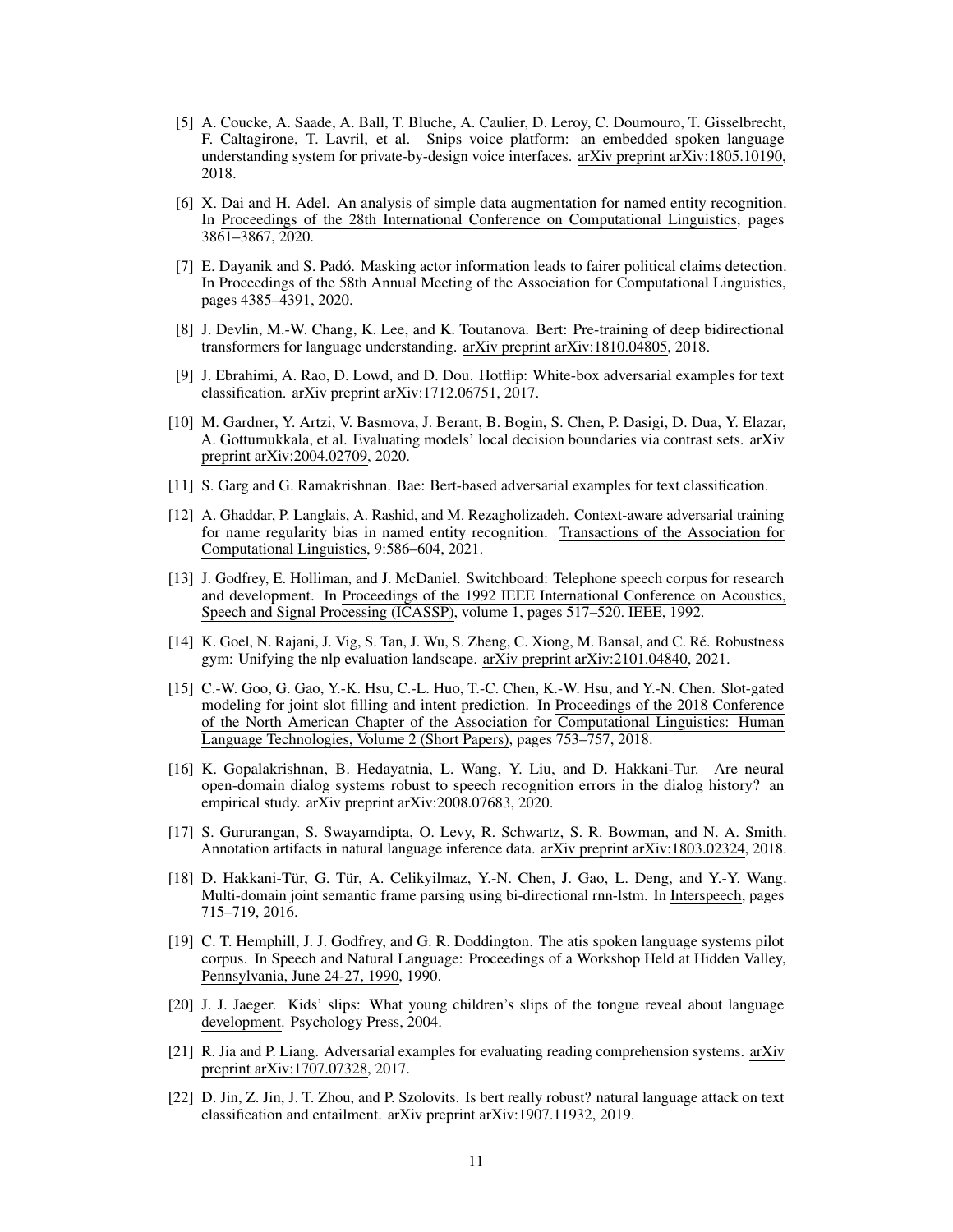- <span id="page-11-2"></span>[23] D. Jin, Z. Jin, J. T. Zhou, and P. Szolovits. Is bert really robust? a strong baseline for natural language attack on text classification and entailment. In Proceedings of the AAAI conference on artificial intelligence, volume 34, pages 8018–8025, 2020.
- <span id="page-11-7"></span>[24] D. Kaushik, E. Hovy, and Z. C. Lipton. Learning the difference that makes a difference with counterfactually-augmented data. arXiv preprint arXiv:1909.12434, 2019.
- <span id="page-11-8"></span>[25] D. Kiela, M. Bartolo, Y. Nie, D. Kaushik, A. Geiger, Z. Wu, B. Vidgen, G. Prasad, A. Singh, P. Ringshia, et al. Dynabench: Rethinking benchmarking in nlp. arXiv preprint arXiv:2104.14337, 2021.
- <span id="page-11-17"></span>[26] J. Krishnan, A. Anastasopoulos, H. Purohit, and H. Rangwala. Multilingual code-switching for zero-shot cross-lingual intent prediction and slot filling. arXiv preprint arXiv:2103.07792, 2021.
- <span id="page-11-13"></span>[27] S. Li, S. Yavuz, K. Hashimoto, J. Li, T. Niu, N. Rajani, X. Yan, Y. Zhou, and C. Xiong. Coco: Controllable counterfactuals for evaluating dialogue state trackers. arXiv preprint arXiv:2010.12850, 2020.
- <span id="page-11-12"></span>[28] X. Li, H. Xue, W. Chen, Y. Liu, Y. Feng, and Q. Liu. Improving the robustness of speech translation. arXiv preprint arXiv:1811.00728, 2018.
- <span id="page-11-6"></span>[29] H. Lin, Y. Lu, J. Tang, X. Han, L. Sun, Z. Wei, and N. J. Yuan. A rigorous study on named entity recognition: Can fine-tuning pretrained model lead to the promised land? arXiv preprint arXiv:2004.12126, 2020.
- <span id="page-11-15"></span>[30] T. Lin, O. Etzioni, et al. Entity linking at web scale. In Proceedings of the Joint Workshop on Automatic Knowledge Base Construction and Web-scale Knowledge Extraction (AKBC-WEKEX), pages 84–88, 2012.
- <span id="page-11-16"></span>[31] X. Liu, A. Eshghi, P. Swietojanski, and V. Rieser. Benchmarking natural language understanding services for building conversational agents. arXiv preprint arXiv:1903.05566, 2019.
- <span id="page-11-9"></span>[32] S. Louvan and B. Magnini. Simple is better! lightweight data augmentation for low resource slot filling and intent classification. arXiv preprint arXiv:2009.03695, 2020.
- <span id="page-11-1"></span>[33] R. T. McCoy, E. Pavlick, and T. Linzen. Right for the wrong reasons: Diagnosing syntactic heuristics in natural language inference. arXiv preprint arXiv:1902.01007, 2019.
- <span id="page-11-14"></span>[34] J. P. McCrae, A. Rademaker, E. Rudnicka, and F. Bond. English wordnet 2020: improving and extending a wordnet for english using an open-source methodology. In Proceedings of the LREC 2020 Workshop on Multimodal Wordnets (MMW2020), pages 14–19, 2020.
- <span id="page-11-10"></span>[35] J. Min, R. T. McCoy, D. Das, E. Pitler, and T. Linzen. Syntactic data augmentation increases robustness to inference heuristics. In Proceedings of the 58th Annual Meeting of the Association for Computational Linguistics, pages 2339–2352, 2020.
- <span id="page-11-11"></span>[36] N. S. Moosavi, M. de Boer, P. A. Utama, and I. Gurevych. Improving robustness by augmenting training sentences with predicate-argument structures. arXiv preprint arXiv:2010.12510, 2020.
- <span id="page-11-5"></span>[37] A. Naik, A. Ravichander, N. Sadeh, C. Rose, and G. Neubig. Stress test evaluation for natural language inference. arXiv preprint arXiv:1806.00692, 2018.
- <span id="page-11-3"></span>[38] S. Padó, A. Blessing, N. Blokker, E. Dayanik, S. Haunss, and J. Kuhn. Who sides with whom? towards computational construction of discourse networks for political debates. In Proceedings of the 57th Annual Meeting of the Association for Computational Linguistics, pages 2841–2847, 2019.
- <span id="page-11-4"></span>[39] A. Poliak, J. Naradowsky, A. Haldar, R. Rudinger, and B. Van Durme. Hypothesis only baselines in natural language inference. arXiv preprint arXiv:1805.01042, 2018.
- <span id="page-11-0"></span>[40] L. Qin, W. Che, Y. Li, H. Wen, and T. Liu. A stack-propagation framework with token-level intent detection for spoken language understanding. arXiv preprint arXiv:1909.02188, 2019.